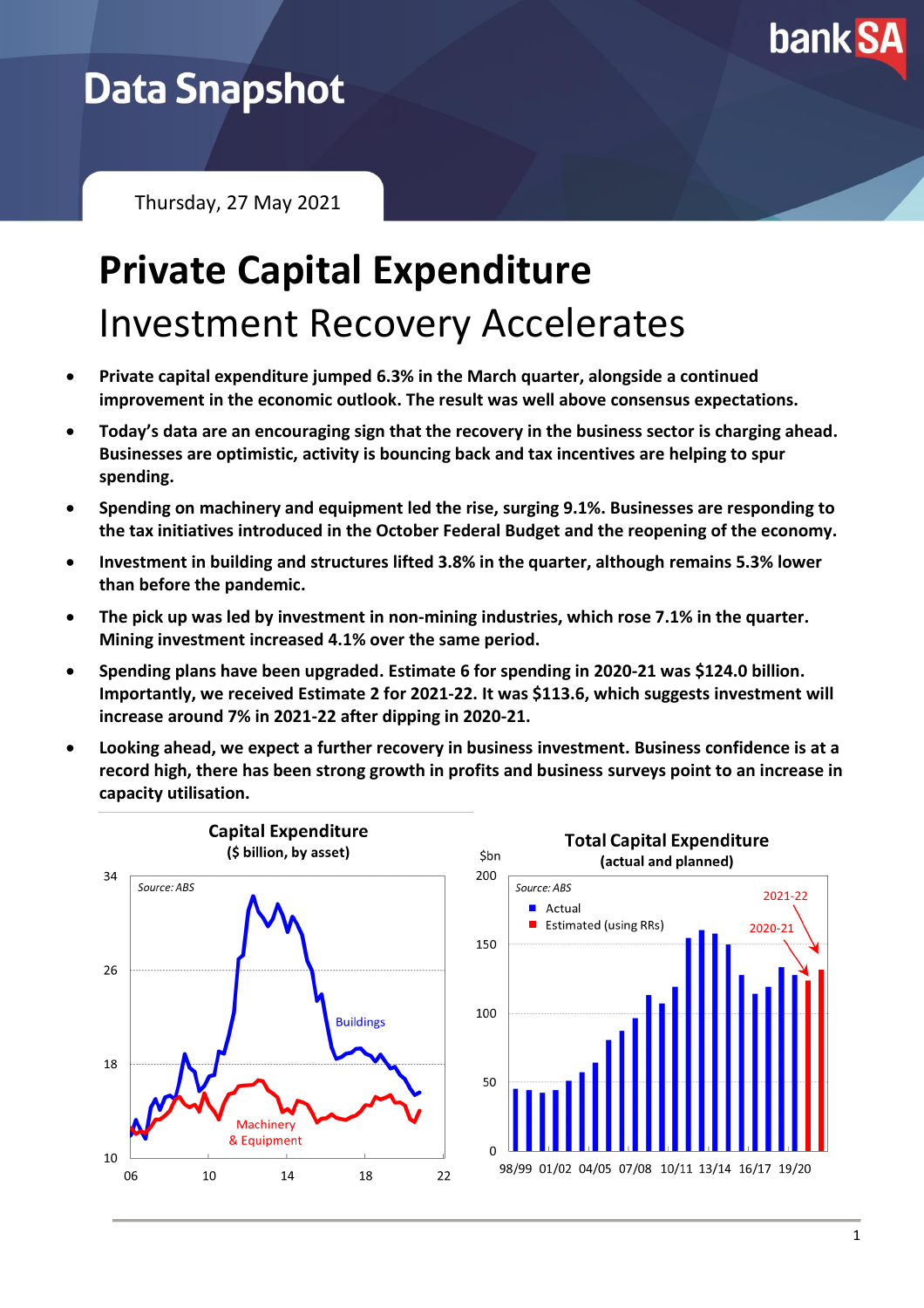#### **Actual Spending**

Private capital expenditure jumped 6.3% in the March quarter, alongside a continued improvement in the economic outlook. The result was well above the median estimate of 2.1% growth and follows a 4.2% lift in spending in the December quarter (revised up from 3.0%).

Investment dropped sharply in the first half of 2020 following the onset of the pandemic and has been slower to bounce back than household consumption. Today's data are an encouraging sign that the recovery in the business sector charging ahead. Businesses are optimistic, activity is bouncing back and tax incentives are helping to drive spending.

Spending on machinery and equipment led the rise, surging 9.1% in the quarter. Businesses are responding the tax initiatives introduced in last year's Federal Budget and the reopening of the economy. Investment in machinery and equipment is now 3.6% higher than its pre-pandemic level.

Investment in building and structures lifted 3.8% in the quarter, although remains 5.3% lower than before the pandemic.

The pick up was led by non-mining investment, which rose 7.1%. The strongest growth in the quarter was in arts and recreation (17.3%), although this is coming off a very low base. Constructional capital expenditure jumped 17.0% and is now 55.8% up over the year. Also notable was a 14.4% increase in manufacturing investment in March quarter.

Mining investment increased by 4.1% in the quarter to be broadly unchanged over the year. Mining investment has been resilient through the pandemic as firms undertook projects to replace existing capacity in the liquified natural gas and iron ore sectors. In addition, Chinese infrastructure spending has boosted demand for iron ore which in turn has benefitted Australian producers.

#### **States and Territories**

The increase in investment was broad-based across the country. All states and territories recorded gains in the quarter, except Queensland (-0.4%) and the Northern Territory (-46.9%) where investment has been choppy in recent quarters.

South Australia (11.0%) and Western Australia (10.9%) both recorded double-digit gains. There was also solid growth in NSW (9.8%), Tasmania (9.0%) and the ACT (6.0%). Gains in Victoria were more modest (3.8%).

On an annual basis, NSW, South Australia, Western Australia, Tasmania and the ACT recorded positive growth. South Australia is leading the pack, up 21.0%. The annual pace is still negative in Victoria, Queensland and the Northern Territory.

#### **Spending Plans**

Capital expenditure plans have been upgraded.

We received Estimate 6 for spending in 2020-21, which was \$124.0 billion. Estimates tend to increase through the year as companies add to their plans. What is more helpful in assessing the outlook for investment is the comparison with Estimate 6 for 2019-20. Estimate 6 was 1.4% below Estimate 6 from a year ago, reflecting the decline in investment following the onset of the pandemic. However, this still represents an improvement on -7.1% for Estimate 5 on Estimate 5.

Importantly, we also received Estimate 2 for 2021-22, which was \$113.6. This is 14.9% above Estimate 2 a year ago. This is a dramatic improvement on -3.6% for Estimate 1 on Estimate 1. However, these figures have been distorted by base effects. Estimate 1 was conducted in February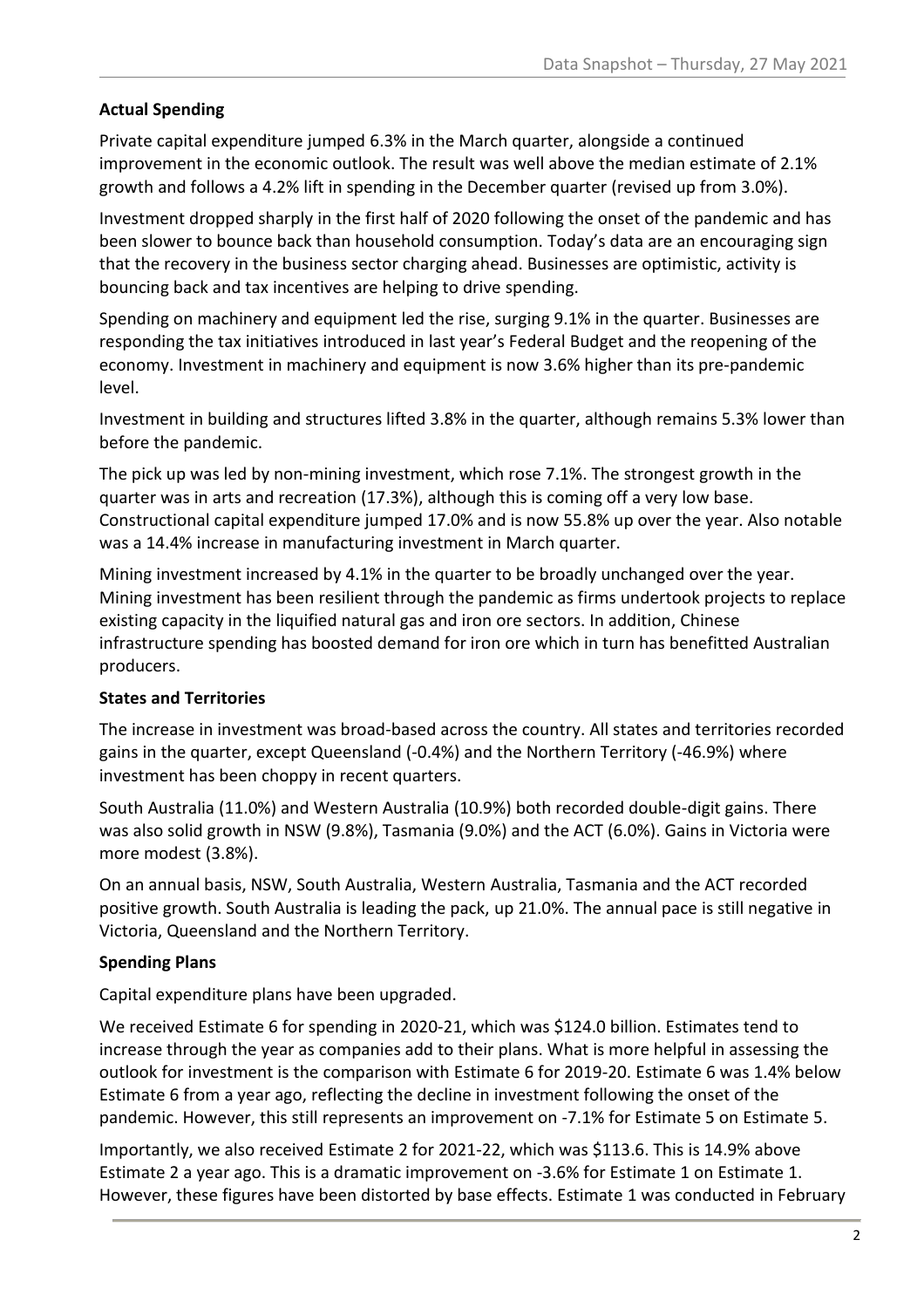2020, before businesses had factored in the impact of COVID-19.

An alternative approach for assessing the outlook for investment is using actual spending outcomes through realisation ratios. Using a ten-year average realisation ratio, our calculations suggest capital expenditure will increase around 7% in 2021-22.

The key takeaway is the recovery in investment is picking up steam.

#### **Outlook**

Today's numbers are an encouraging sign for the ongoing economic recovery. As an important input to GDP, the upside surprise will provide a boost to the March quarter data which will be released next week. We anticipate a 1.4% lift in the quarter, to take annual growth to 0.5%. Our annual growth forecast for 2021 remains 4.5%.

Looking ahead, we expect a further recovery in business investment. Business confidence is at a record high, there has been strong growth in profits and business surveys point to an increase in capacity utilisation. In addition, the government extended key tax incentives in the May Budget, namely the instant asset write off and loss carryback schemes. These factors, alongside the ongoing vaccine rollout, will help to bolster business spending over 2021 and next year.

> **Matthew Bunny, Economist** Ph: 02-8254-0023